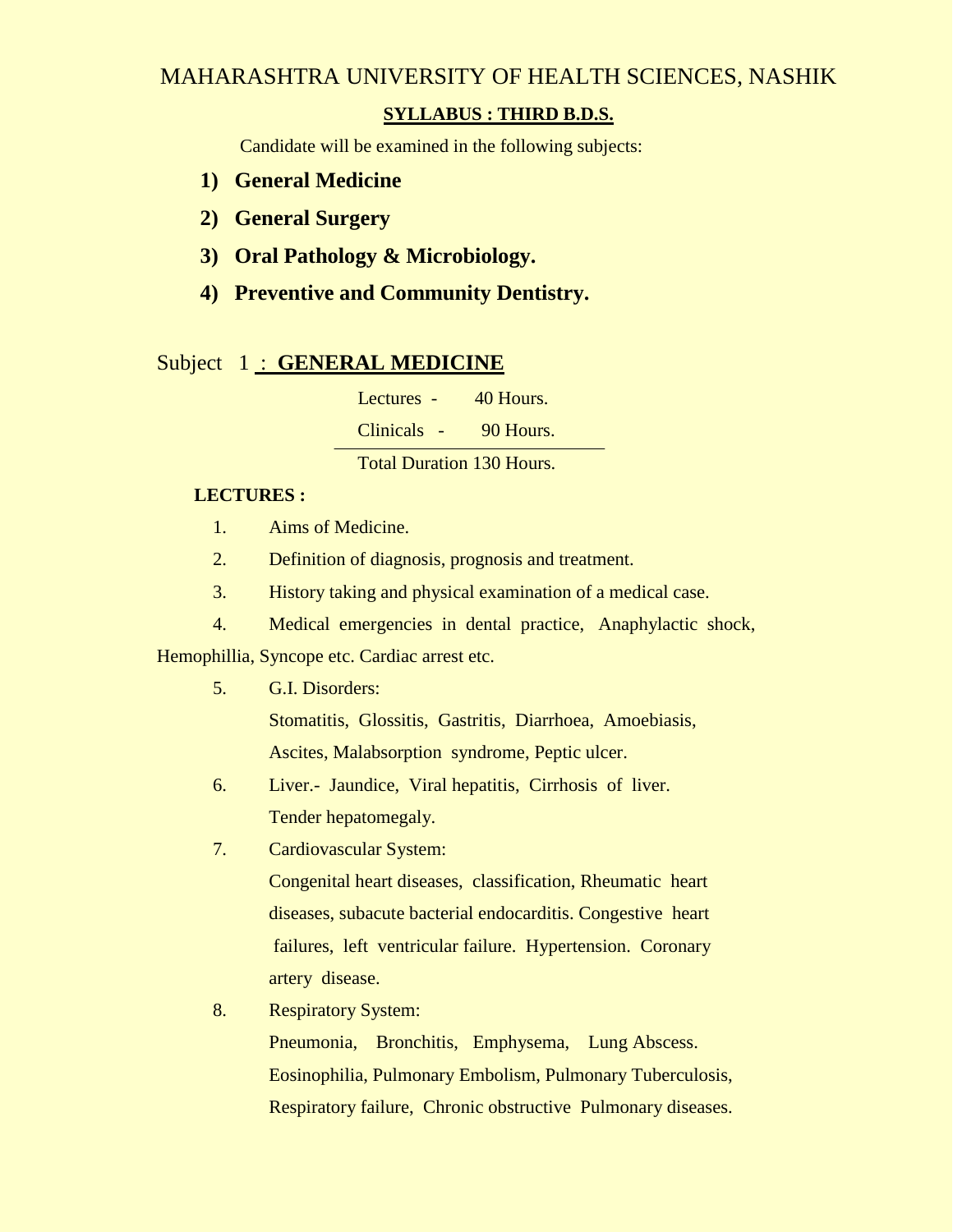9. Renal Diseases :

Nephritis, Nephrotic Syndrome.

10. Hematology:

 Anaemia, Coagulation defects, Bleeding disorders. Agranulocytosis, Leukaemia Oral manifestations of Hematological disorders, Lymphadenopathy and splenomegaly.

- 11. Central Nervous System: Meningitis, Facial Palsy, Facial pain, Epilepsy, Headache, Vertigo, Nervousness, Anxieties & Depression.
- 12. Nutritional and Metabolic disorders : Balanced diet, Normal daily requirements. Protein Calorie Malnutrition. Avitaminosis., Diabetes Mellitus.
	- Calcium homeostasis, Flouride & Phosphorous metabolism.
- 13. Endocrine Disorders: Thyroid-Hypo and hyper, Pituitary - Hypo and hyper, Parathyroid - Hypo & Hyper, Adrenal - Hypo & Hyper.

# 14. Infection:

 Enteric fever, Mumps, Leprosy, Diphtheria, Syphilis, Gonorrhoaea, Herpes, AIDS., Hepatitis, Maleria fever.

- 15. Miscellaneous : Allergy, Anaphylaxis, Drug reactions, Drug interactions, Poisoning. Evaluation of a case for general anaesthesia. Case history and Examination of patient. Diagnosis, Prognosis & Treatment planning.
	- 16. Recent advances in general medicine.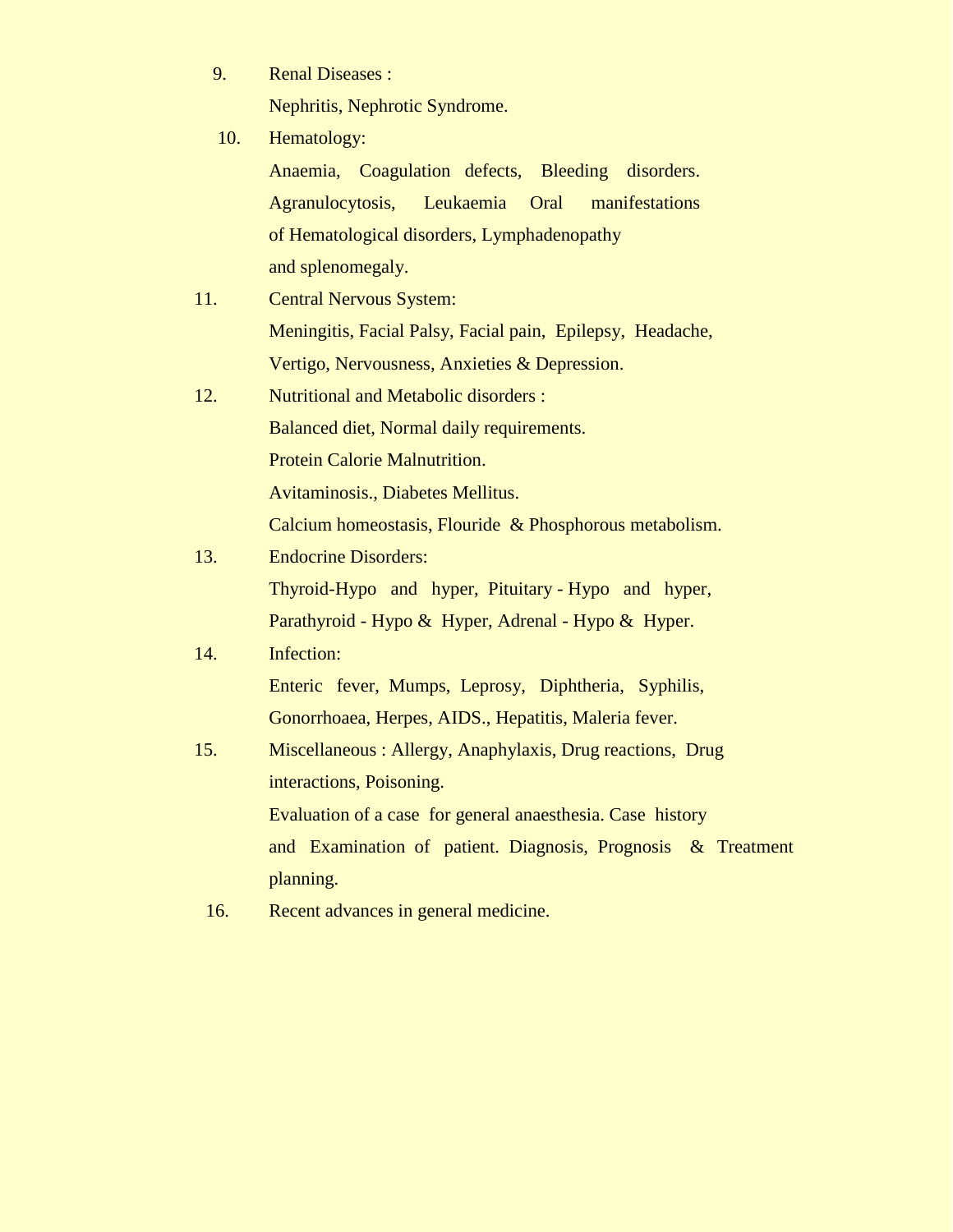**I . Theory ............................................................ 60 Marks**

 Theory (written) paper shall be of three hours duration. Theory paper shall have three parts A,B, & C.

Section A : MCQ - Total 20 Marks.

20 multiple choice questions carrying one mark each.... 20 marks.

Section B : SAQ - Total 20 marks.

Ten short questions carrying two marks each ..... ... 20 marks.

Section C : LAQ - Total 20 Marks.

Two long answer question carrying ten marks each ..... 20 marks.

60 Marks.

# **II. CLINICALS**

| A) Practical                 |           |           |
|------------------------------|-----------|-----------|
| <b>Maximum</b>               | $\bullet$ | 80 Marks. |
| i] Long Case                 | $\ldots$  | 35 Marks. |
| ii] Short Case               | $\cdots$  | 20 Marks. |
| iii] $X-Rays \& Drugs \dots$ |           | 20 Marks. |
| iv] Journal                  |           | 05 Marks. |
|                              |           |           |

**Total 80 Marks**.

B) i] Oral (Viva Voce) ... 20 Marks.  $A+B$  = 100 Marks.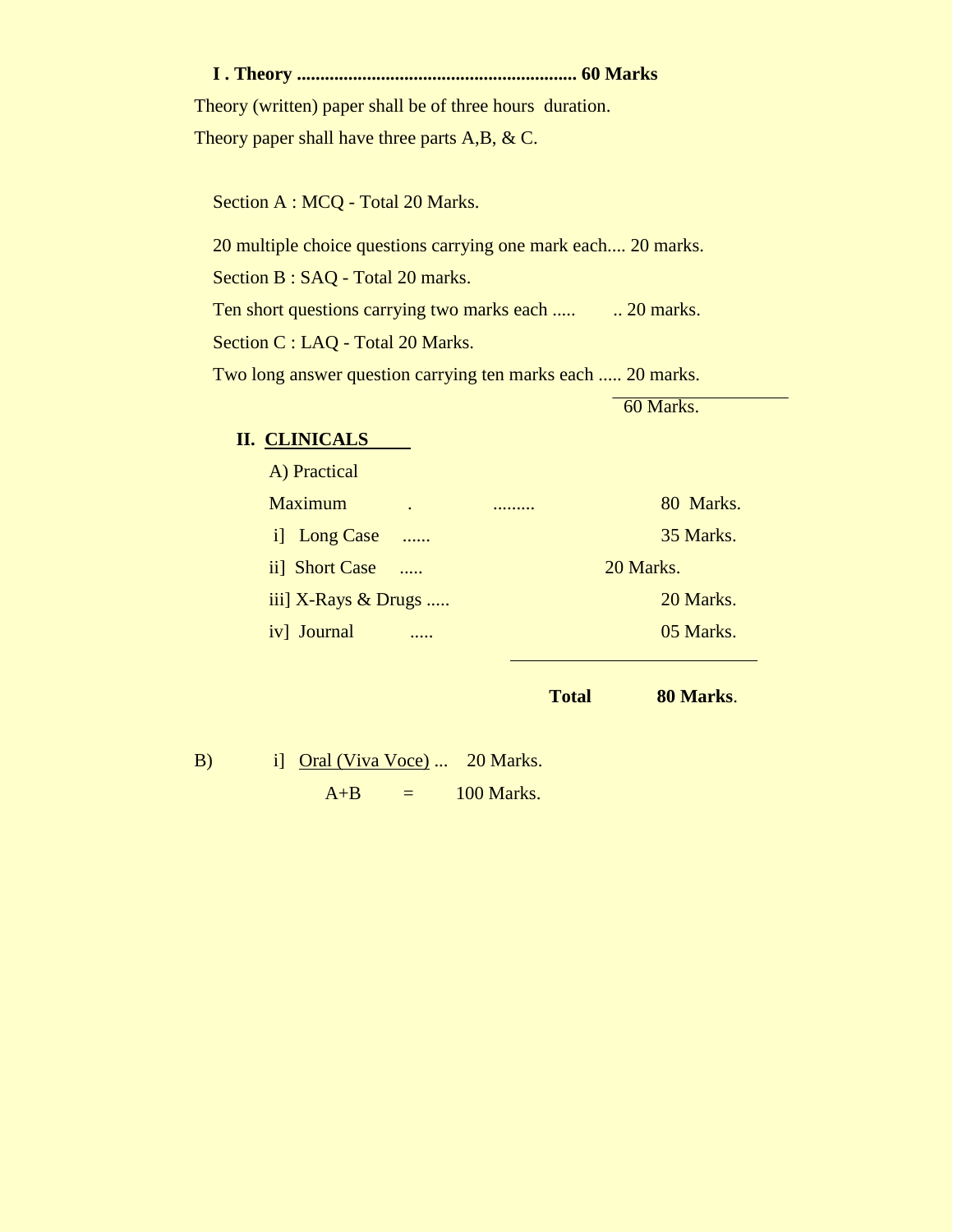#### **Subject 2 :GENERAL SURGERY**

 Lectures - 40 Hours. Clinicals - 90 Hours. Total Duration 130 Hours.

# **LECTURES :**

- 1. Introduction to surgery, especially related to Oro-dental surgery, classification of diseases.
- 2. Inflammation of soft-tissue & hard tissue-Causes, Varieties, sequelae and treatment.
- 3. Infection-Acute and Chronic, Abscess, Carbuncles, Sinus, Fistula, Ulceration, Gangrene, Cellulitis, Erysipelas, Septicaemia, Pyaemia, Toxaemia, Cancrum Oris, Tuberculosis, Syphilis, Gonorrhoea, Actinomycosis, Anthrax, Tetanus.
- 4. Wounds-complications, Treatment, Repairs, Suturing technique, Asepsis and antiseptic measures and procedure with particular reference to the Oral cavity. Haemorrhage and its treatment, Haemophillia, Syncope, Shock, Collapse, Head injury and its management.
- 5. Cysts and new growths- Their general consideration with special reference to those occurring in the Oral Cavity.
- 6. Diseases of the Lymphatic glands, especially of the neck.
- 7. Outline of diseases of the mouth, lips, tongue, palate, tonsils and salivary glands.
- 8. Infections and diseases of the Larynx, Tracheostomy.
- 9. Nervous system, Facial palsy, Trigeminal Neuralgia.
- 10. Principles of surgical treatment, diathermy and radition Therapy.
- 11. Fracture-General principles of treatment, and healing.
- 12. Cleft lip and cleft palate.
- 13. Thyroid and parathyroid.
- 14. Swellings of jaws.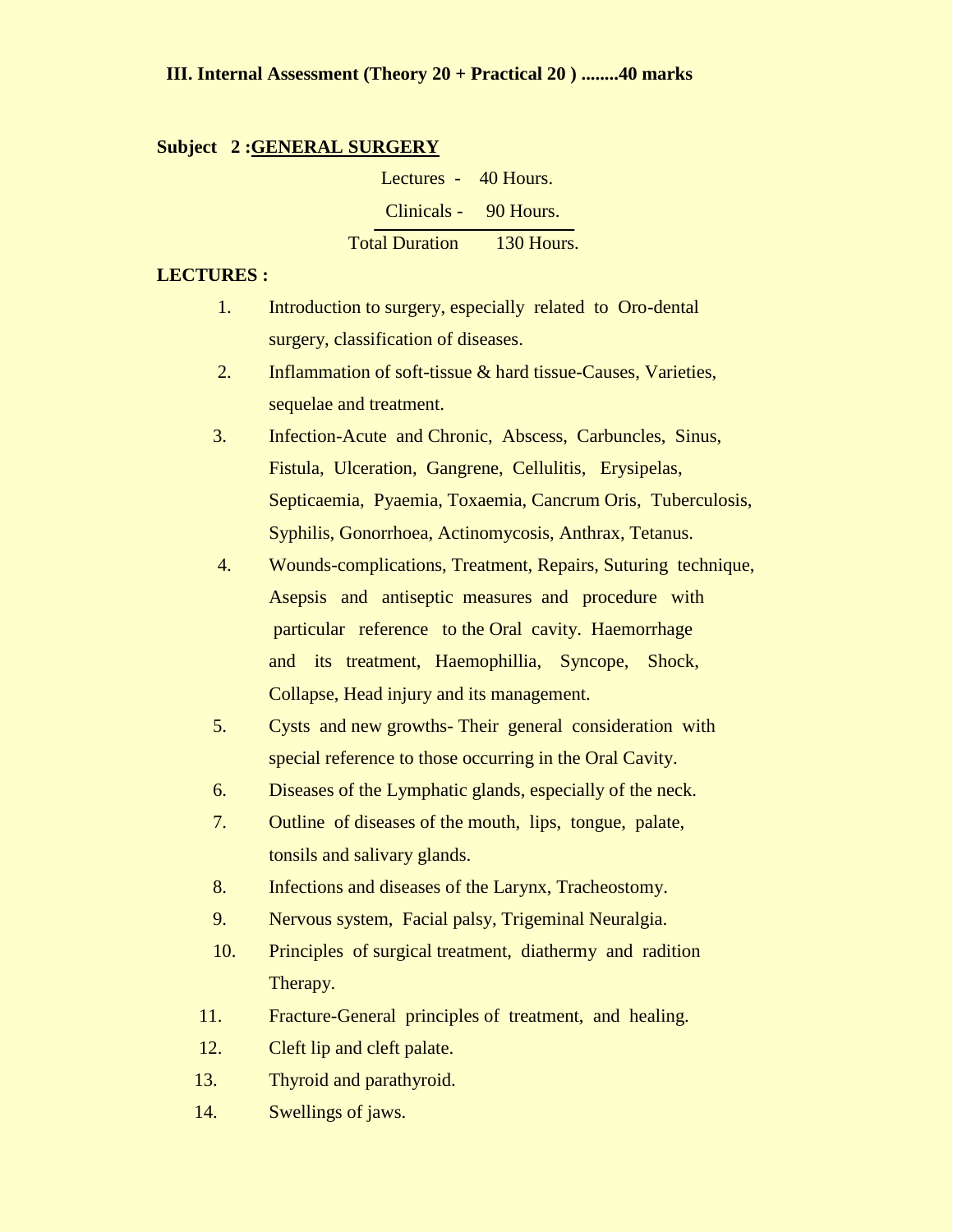- 15. Burns:-outline & treatment in brief.
- 16. Diseases of arteries & Veins.
- 17. Blood grouping & transfusion.
- 18. Methods of administration of general anaesthesia, Precautions, Management, Resuscitation in Dentistry.
- 19. Operation theatre techniques.
- 20. Recent advances in general surgery.

#### **EAMINATION PATTERN :**

 I. Theory -------------------------------------------------------max 60 Marks Theory (written) paper shall be of three hours duration. Theory paper shall have three parts A,B, & C. Section A : MCQ - Total 20 Marks. 20 multiple choice questions carrying one mark each.... 20 marks. Section B : SAQ - Total 20 marks. Ten short questions carrying two marks each .. ..... 20 marks. Section C : LAQ - Total 20 Marks.

Two long answer question carrying ten marks each ..... 20 marks.

## **II. CLINICALS**

| <b>Clinical/Practical</b> |                    |
|---------------------------|--------------------|
| i Long Case               | 35 Marks.          |
| ii] Short Case            | 20 Marks.          |
| iii] X-Rays, Instruments  | $\ldots$ 20 Marks. |
| iv] Journal               | 05 Marks.          |
| Total                     | ------- 80 Marks.  |
|                           |                    |

| B) | <i>i</i> Oral (Viva Voce) | $\cdots$ | 20 Marks. |
|----|---------------------------|----------|-----------|
|    | $A + B$                   |          | 100 Marks |

13. **Internal Assessment (Theory 20 +Practical 20) ....**40 Marks.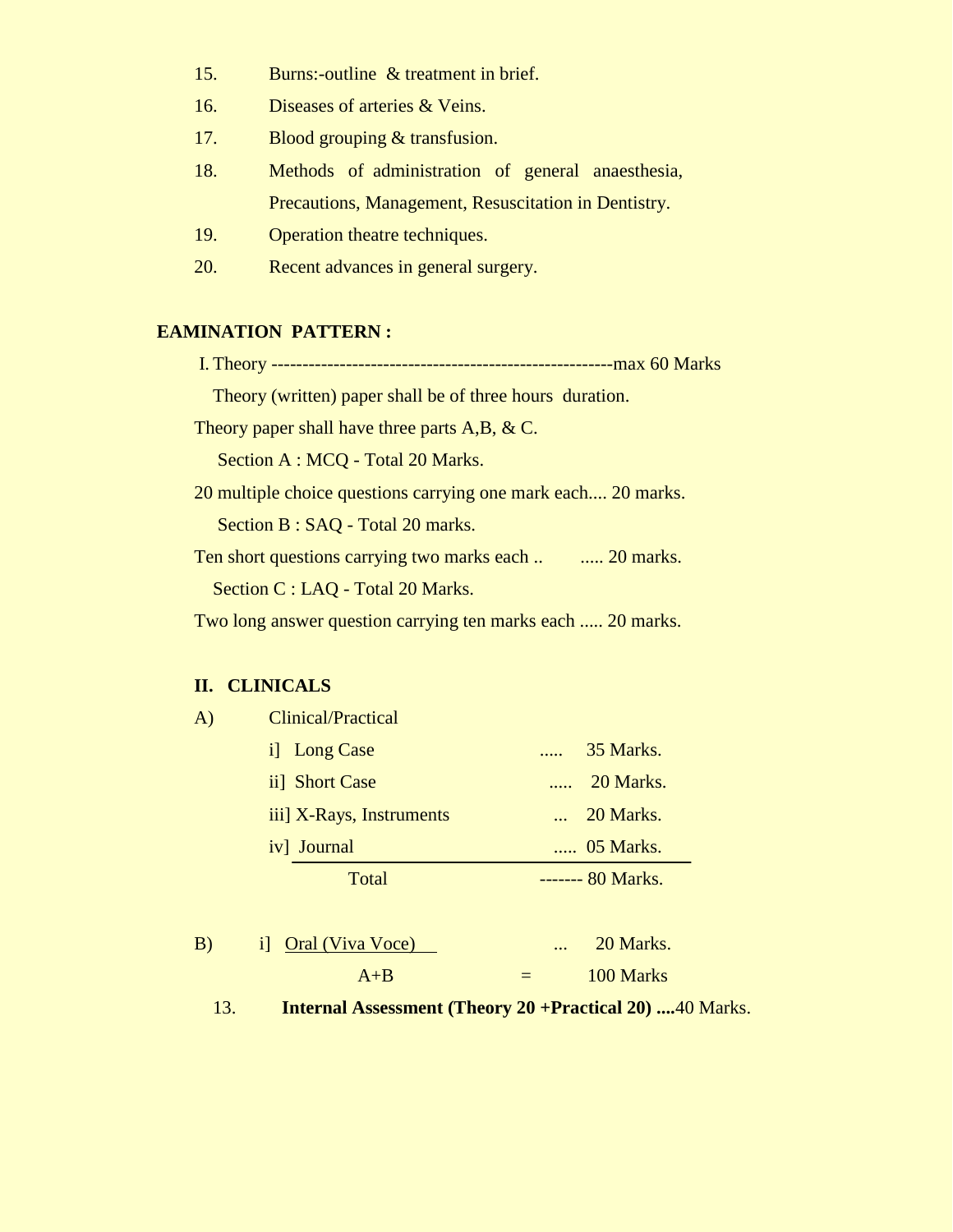# **Subject 3 : ORAL PATHOLOGY AND MICROBIOLOGY**.

| Lectures                 | 50 Hours. |
|--------------------------|-----------|
| Practical                | 90 Hours. |
| Total Duration140 Hours. |           |

## **LECTURES :**

- 1. Aims & Objectives.
- 2. Developmental disturbances of dental, oral and paraoral structures, including hereditary disorders.
- 3. Dental caries.
- 4. Pulpal and periapical pathosis and their sequelae.
- 5. Environmental lesions of the oral and para-oral structures.
- 6. Defense mechanism of oral tissues and healing following injuries.
- 7. Diseases of periodontal ligament, gingiva and cementum.
- 8. Effects of nutritional disturbances and normal disorders on the oral and para-oral structures.
- 9. Infections & Diseases of oral mucosa.
- 10. Bone disorders affecting jaws.
- 11. Traumatic injuries of teeth, Gums & soft tissues, their sequelae and healing.
- 12. Cysts of oral cavity.
- 13. Pre-cancerous lesions-etiology and pathology.
- 14. Neoplasms of Oral Cavity.
- 15. Diseases of salivary and lymph glands.
- 16. Diseases of Tempero-Mandibular joint.
- 17. Diseases of nerves, skin, blood and their implications to oral tissues.
- 18. Concept of immunology as related to oral lesions. HIV Infection, Hepatitis.
- 19. Effects of radiation on oral and para-oral tissues.
- 20. Outline of forensic odontology.
- 21. Oral Microbiology Oral Flora, Diagnostic procedures in oral microbiology & Histopathology.
- 22. Recent advances.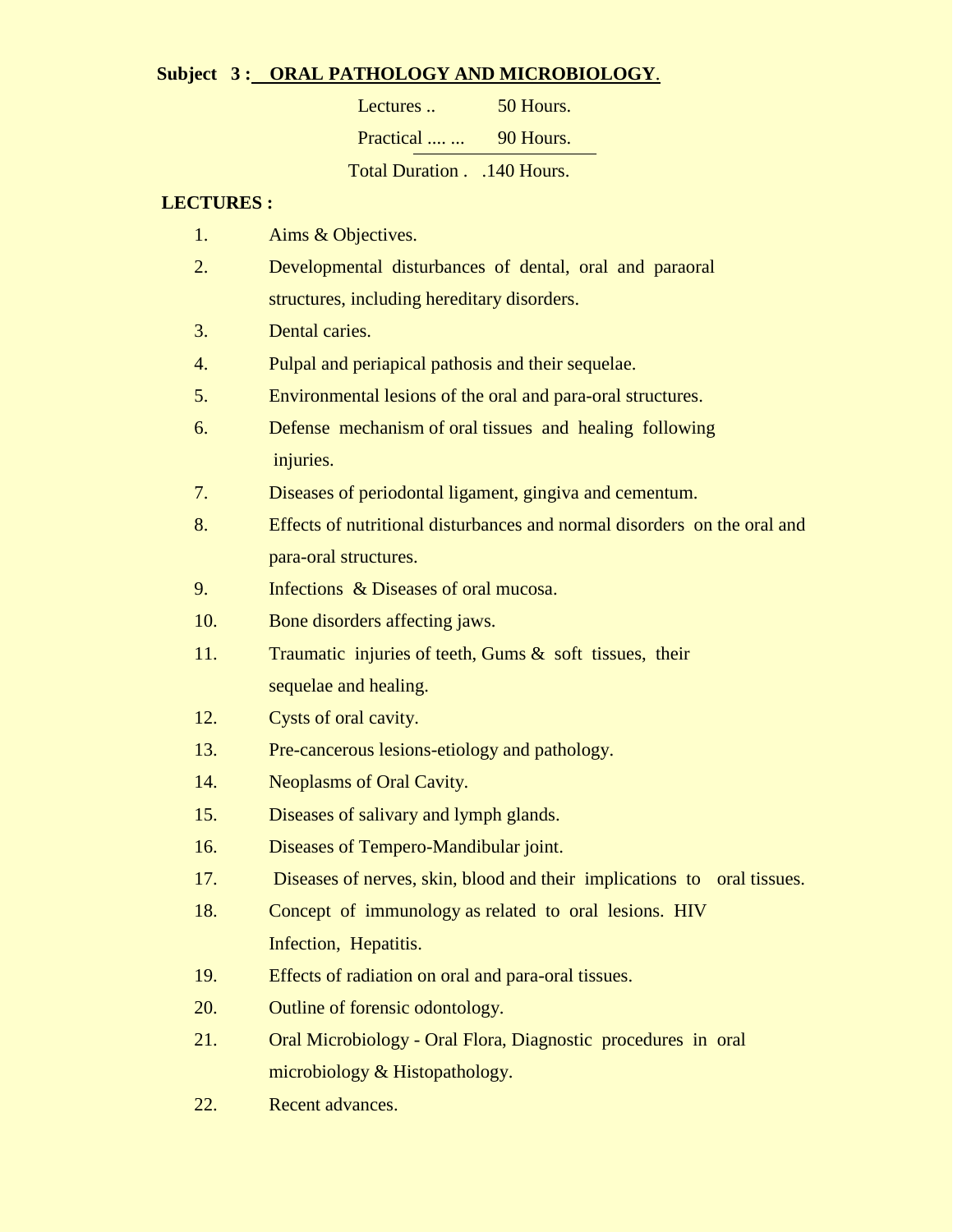# **PRACTICAL:**

- 1. Identifications of hard and soft tissue specimens.
- 2. Identification of Histopathological & Microbiological slides.
- 3. Biopsy and exfoliative cytology techniques.

# **I. Theory ----------------------------------------------------Max 60 Marks.**

Theory paper shall have three parts A,B, & C.

Section A : MCQ - Total 20 Marks.

20 multiple choice questions carrying one mark each.... 20 marks.

Section B : SAQ - Total 20 marks.

Ten short questions carrying two marks each .............. 20 marks.

Section C : LAQ - Total 20 Marks.

Two long answer question carrying ten marks each ..... 20 marks.

# **II. PRACTICAL**

| A) |    | i] Spotting of 8 slides     | 40 Marks.                 |
|----|----|-----------------------------|---------------------------|
|    |    | ii] Spotting of 6 specimens | 30 Marks.                 |
|    |    | iii] Journals               | $\ldots$ 10 Marks,        |
|    |    |                             | Total --------- 80 Marks. |
|    | B) | i] Oral (Viva Voce)         | 20 Marks.                 |
|    |    | $A+B =$                     | 100 Marks.                |

**III. Internal Assessment (Theory 20+Practical 20) ------** 40 Marks.

## **Subject 4 : Preventive and Community Dentistry.**

Lectures - 30 Hours. (Spread over Two Terms) Field Programs - 100 Hours.

Total Duration - 130 Hours.

# **LECTURES :**

- 1. History of Dentistry.
- 2. Biostatistics:

Introduction and General Principles of Biostatistics, Statistical procedures.

## 3. Psychology:

 Introduction, Psychological development from birth to adolescence, Management of Child in the dental office, parent counseling in respect of dental health and Hygiene of the child.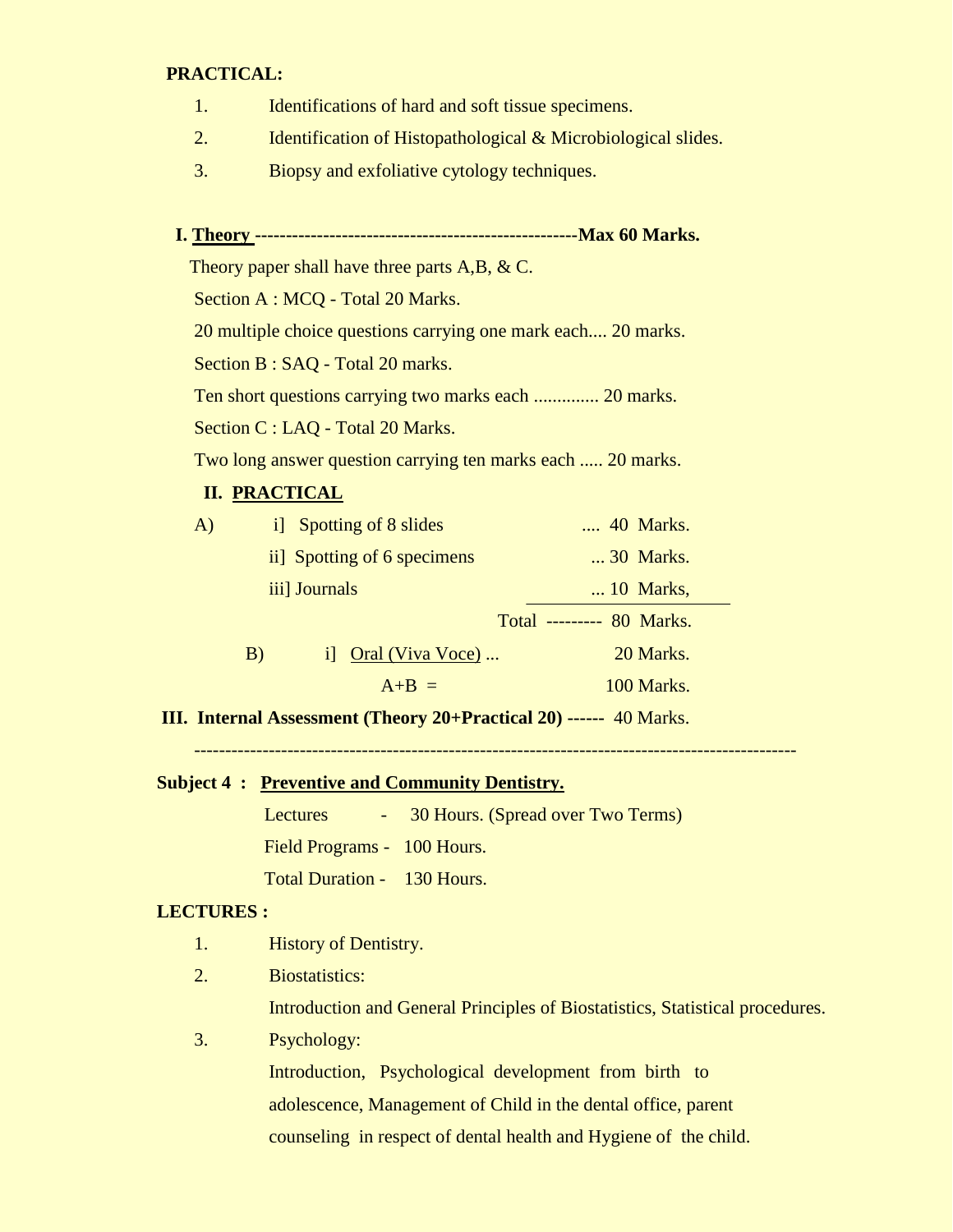4. Public Health:

 Concept and philosophy of Health administration in India National health programmes, General Epidemiology, Health Education, Environmental Health (Norms for portability, purification) Fluorine-contents of water and implications of its deviation. Water treatment to ensure its proper concentration.

- 5. Preventive Dentistry: Prevention, levels of prevention, various measures in the prevention of Dental and Oral diseases at individual and community level. Nutrition and Dental Health.
- 6. Public Health Dentistry:

 Introduction, definition, objectives, function of public health dentist, procedural steps in dental public health, indices for dental diseases, surveying and evaluation. epidemiology of dental caries, periodontal diseases, oral cancer, Utilization of dental manpower, payment for dental care, public dental Health programme. School dental health programme. Dental health services at state and center. Private practice administration, ethics, Jurisprudence, Dental Council and Dental Association. Parameters used in clinical and population studies for dental Health. Dentist and consumer protection Act.

7. Social Sciences:

 As applied to health, social structure concepts, groups, social institutions, urban and rural societies, their concepts of health. Application of sociology in health programs, social environment. Cultural Anthropology, objective, different aspects of Folk medicine and popular medicine, Cultural pattern and complexes, taboos as related to health.

8.Epidermology of Dental & Oral diseases.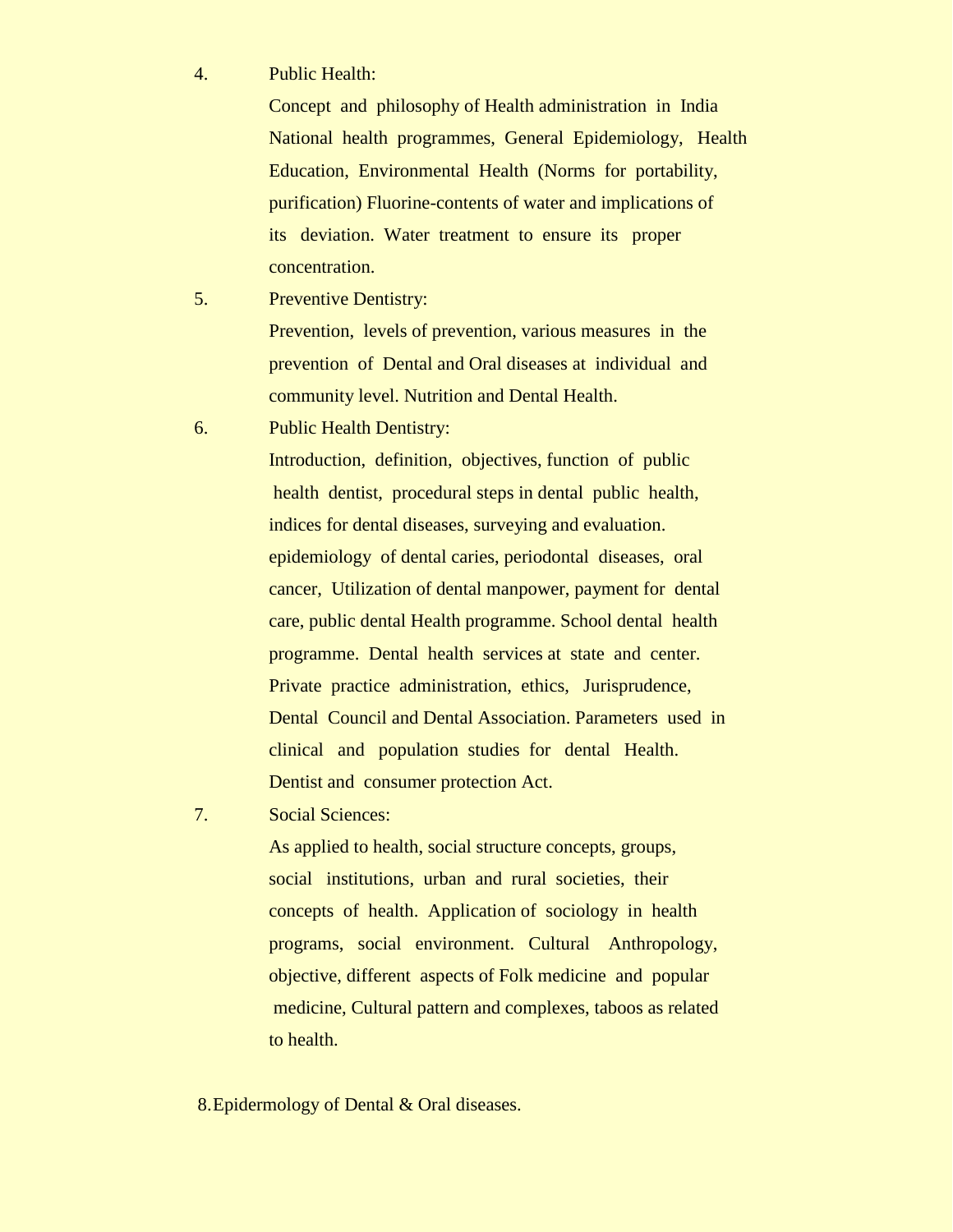Defination of indices , Classification of indices , commonly used indices for dental caries & periodental diseases.

9. Recent advances and other oral diseases.

# **FIELD PROGRAMME :**

- 1. In rural areas to conduct survey of Dental diseases. Provide Dental Health Education, emergency treatment.
- 2. School-Health programme, Dental Care for school children and preventive programme. Topical fluoride application and oral hygiene demonstrations.

# **EXAMINATION PATTERN** :

| I.  | Theory (written) paper shall be of three hours duration max 60 Marks. |       |              |  |
|-----|-----------------------------------------------------------------------|-------|--------------|--|
|     | Theory paper shall have three parts $A, B, \& C$ .                    |       |              |  |
|     | Section A : MCQ - Total 20 Marks.                                     |       |              |  |
|     | 20 multiple choice questions carrying one mark each                   |       | 20 marks.    |  |
|     | Section B : SAQ - Total 20 marks.                                     |       |              |  |
|     | Ten short questions carrying two marks each                           |       | 20 marks.    |  |
|     | Section C : LAQ - Total 20 Marks.                                     |       |              |  |
|     | Two long answer question carrying ten marks each                      |       | 20 marks     |  |
| II. |                                                                       |       | 20 Marks.    |  |
| Ш.  | Int. Assessment in Theory                                             |       | 20 Marks.    |  |
|     |                                                                       | Total | $100$ marks. |  |
|     |                                                                       |       |              |  |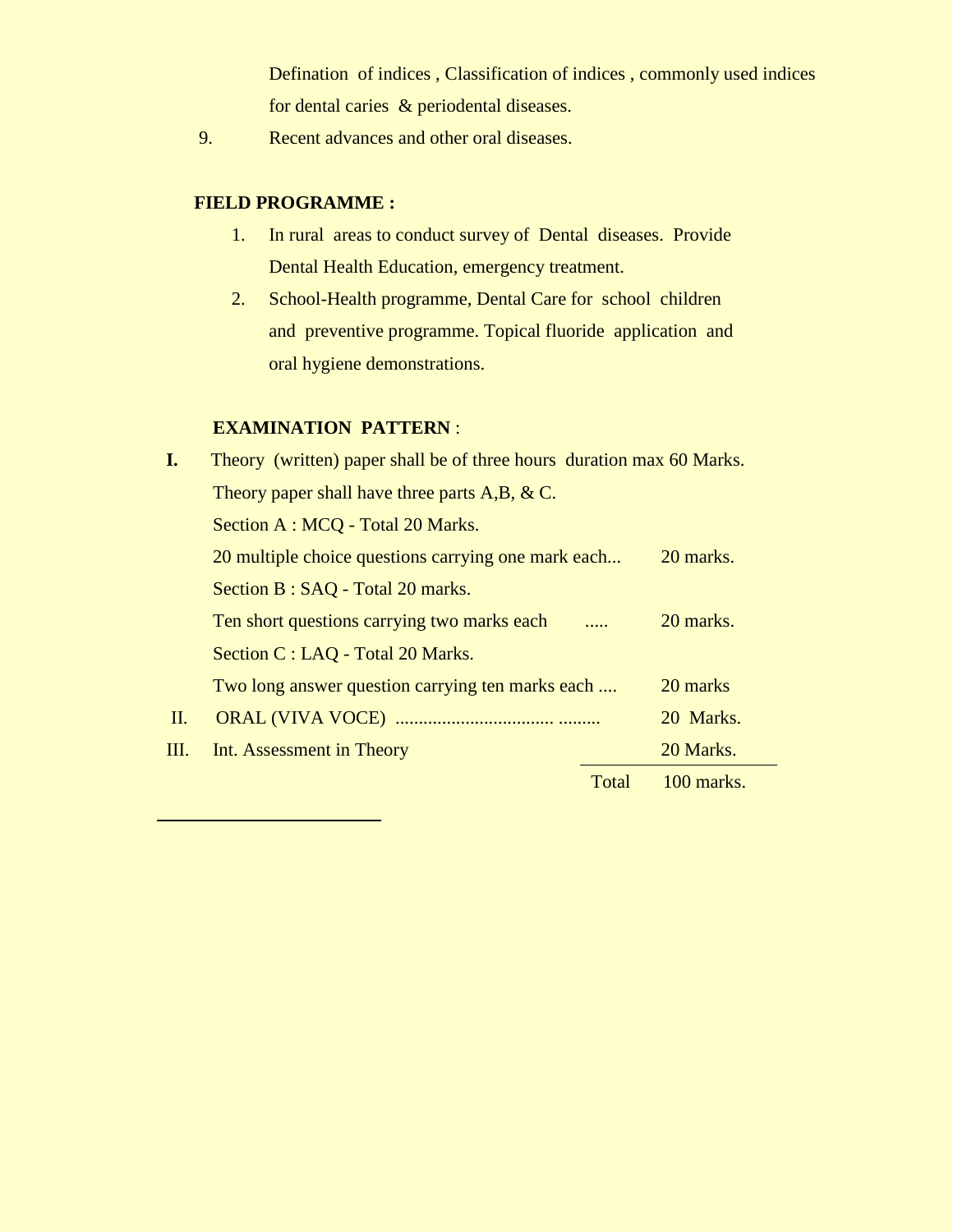#### **APPENDIX - C**

#### **SCHEDULE FOR INTERNAL ASSESSMENT MARKS**

To assess the overall progress of the students by evaluating the professional skills he has developed and the knowledge he has got it is necessary to assess the students periodically. The marks to be allotted should be real estimate of the students achievement of skills and subject knowledge without any prejudice.

1) Maximum marks allotted for internal assessment for each subject head i.e. Theory and Practical / Clinical will be 20 marks each.

2.A) In all four college tests shall be conducted in one academic year i.e. two tests in each term. Each test will have marks as under

|              |                                                               | <b>Theory</b> | <b>Practical</b> / Clinical |
|--------------|---------------------------------------------------------------|---------------|-----------------------------|
| First Term - | <b>First Internal</b>                                         | 5 Marks       | 5 Marks                     |
|              | <b>Assessment Test</b>                                        |               |                             |
|              | <b>Second Internal</b>                                        | 5 Marks       | 5 Marks                     |
|              | <b>Assessment Test</b>                                        |               |                             |
|              | <b>Second Term - Third Internal</b><br><b>Assessment Test</b> | 5 Marks       | 5 Marks                     |
|              | <b>Fourth Internal</b><br><b>Assessment Test</b>              | 5 Marks       | 5 Marks                     |
|              | Total:                                                        | 20 Marks      | 20 Marks                    |

a) First Internal Assessment Test should be conducted for the syllabus completed from the start of the term till the commencement of this examination. ( Unit Test )

b) Second Internal Assessment Test should include entire syllabus completed in first term ( Terminal Examination )

c) Third Internal Assessment Test should include the topics covered only in the second term till the commencement of this examination. (Unit Test )

d) Fourth Internal Assessment Test should include entire syllabus prescribed by the University (Preliminary Examination).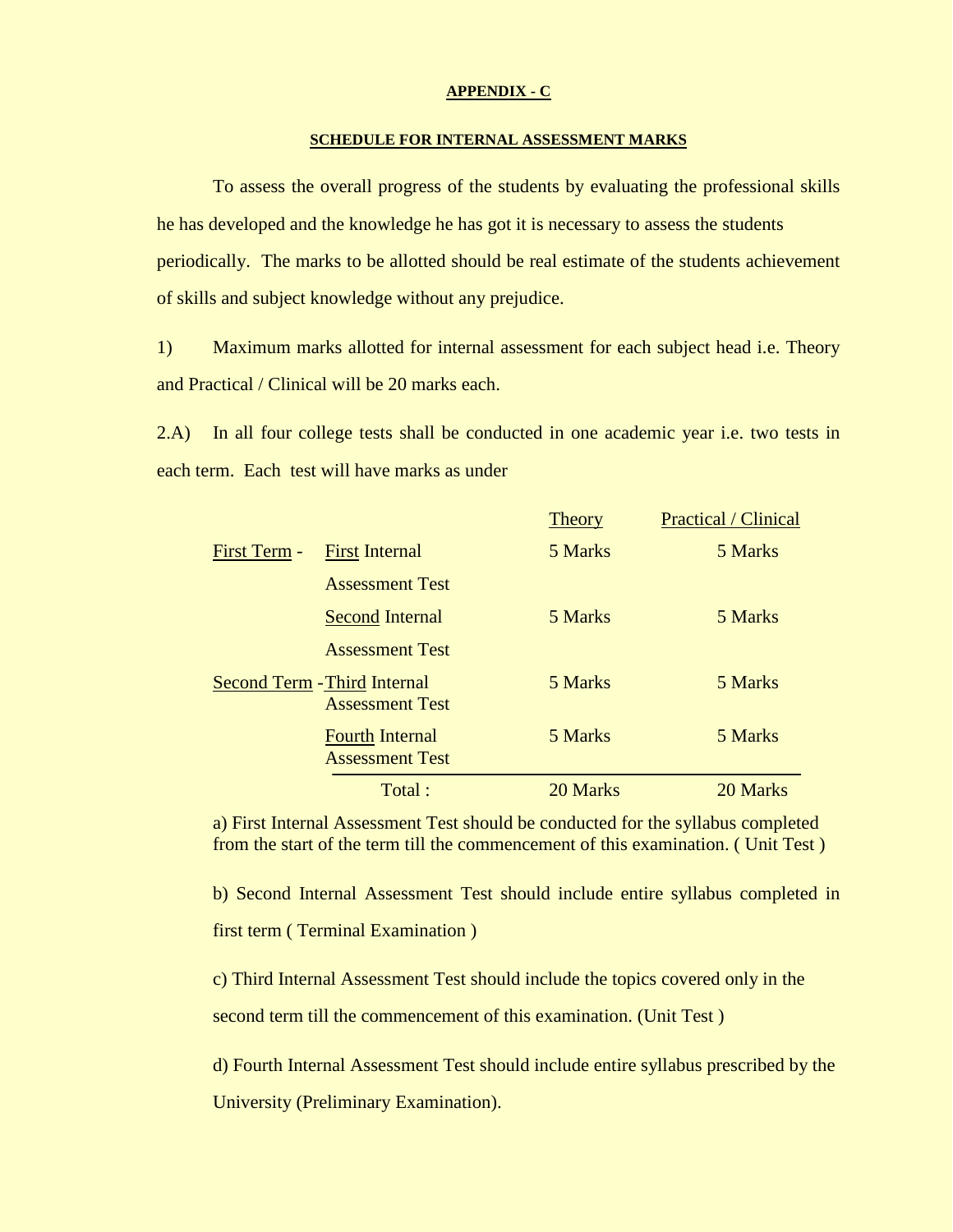- 2.B) For Final B.D.S. Subjects :- Four College test to be conducted theory as per above pattern in final year only. However, for Clinical Practical test -- 2 test to be conducted in third year teaching during clinical posting and 2 test to be conducted in IV year clinical posting.
- 3) The pattern of Internal Assessment Examination should be as under :

| a) Theory    | $\cdot$ $\cdot$ $\cdot$ | 50 Marks |
|--------------|-------------------------|----------|
| b) Practical | $\cdot$ $\cdot$ $\cdot$ | 50 Marks |

c) Exception : For community Dentistry the written Examination will be of 40 Marks & Oral will be of 10 Marks.

Marks obtained by the candidate out of 50 to be divided by 10 and to be entered in Performa even in fraction like 35/50 will be shown as 3.5 out of 5 marks.

- 4) The marks obtained by the candidate in all four examinations, to be amalgamated even with fractions. The fraction, if any, is now to be converted into nearest higher round figure.
- 5) All the records of these examination P/T will have to be maintained till the start of next University Examination by the Heads of Departments and will have to be produced to the University authority if required for verification.
- 6) a) The marks obtained by the students for First, Second internal assessment tests should be submitted in the prescribed proforma ( Appendix - D ) to the controller of examination immediately after 15 days of completion of second Internal Assessment Examination.

b) The marks of all four internal assessment tests shall be submitted to the controller of examination in the proforma as shown in Appendix - D , through the Dean / Principal of the college before 20 days of the commencement of the University Theory Examination by Hand delivery or Register post. The Mark sheet should be signed by the candidates, teacher in charge/HOD & Dean/Principal.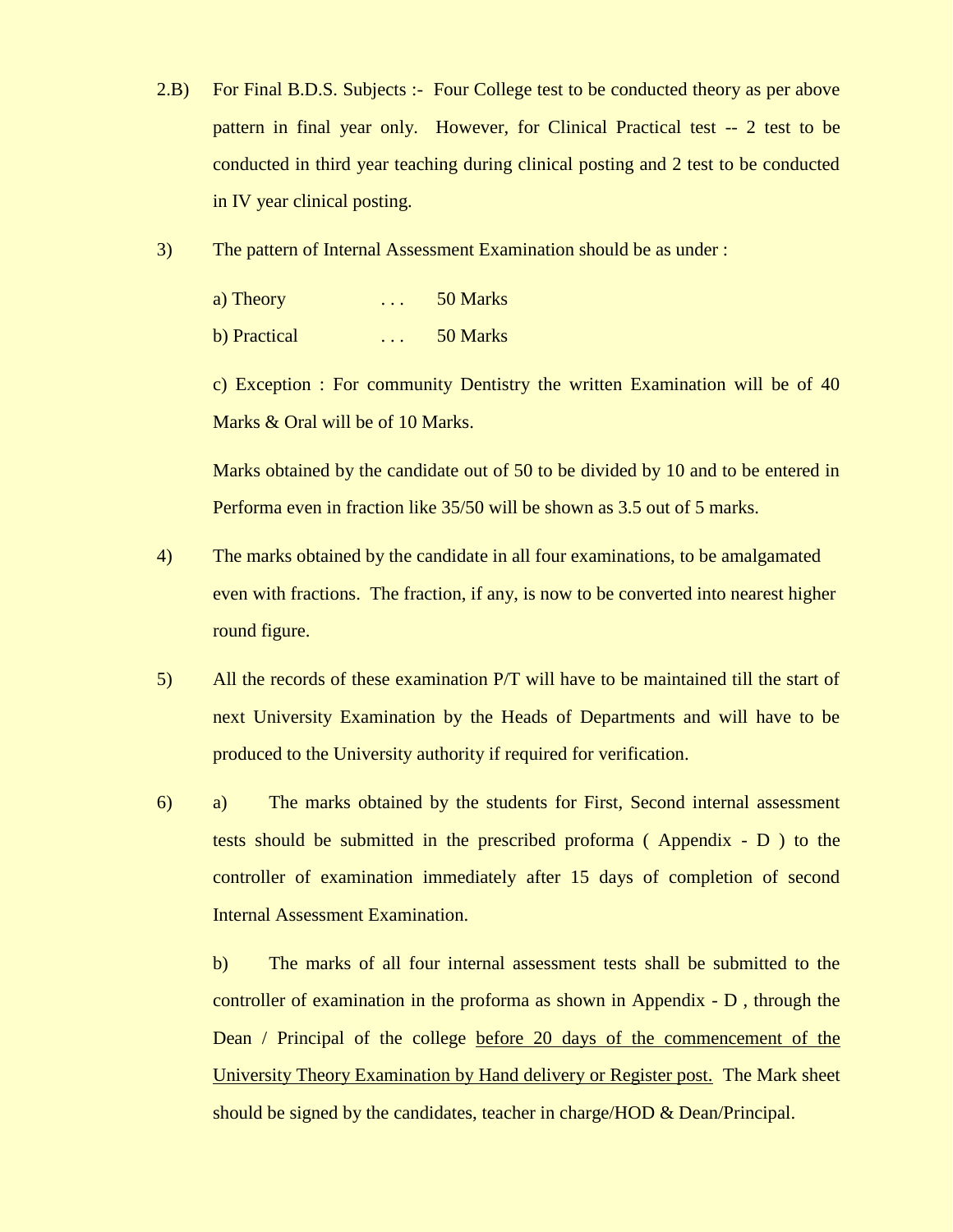- 7) In case the candidate fails in University Examination, he should be assessed afresh for internal assessment marks.
- 8) For repeater and detainee students, only two examinations in that term will be conducted. Each test will be of 10 marks each. Thus college authority should submit marks out of 20 by applying the same schedule. The best out of two of internal assessment marks (Previous Assessment/New Assessment) to be submitted to the University for the computation of marks
- 9) In case candidate remains absent on valid ground where his presence elsewhere is justified or when he is unable to attend the Examination on health ground and when he has informed the HOD/Dean about the same before or during the Examination Schedule. Candidate should compenset for this absenty by attending fifth (Extra) Internal Assessment Test. Those students who wants to improve their performance, they ay attend this test.

# **MAHARASHTRA UNIVERSITY OF HEALTH SCIENCE, NASHIK**

#### Scheme of Practical & /or Clinical examination

University Practical/Clinical Examination ... 80 Marks

The Practical/Clinical examination shall be conducted at the centres where adquate facilities are available to conduct such examinations and the centre/college is approved/recognised by Dental Council of India.

Not more than 30 students to be examined per day. The marks should be submitted in the proforma (Appendix - E  $\&$  F) supplied by the University Authority. This proforma should be signed by the examiners. Over writing or scratching will not be permitted. Any corrections made, must have the counter-signature of external examiners .The sealed envelop containing this proforma shall be submitted on the same day to the Dean for onward transmission to the Controller of examinations, Maharashtra University of Health Sciences, Nashik. No examiner or any other person connected with the work of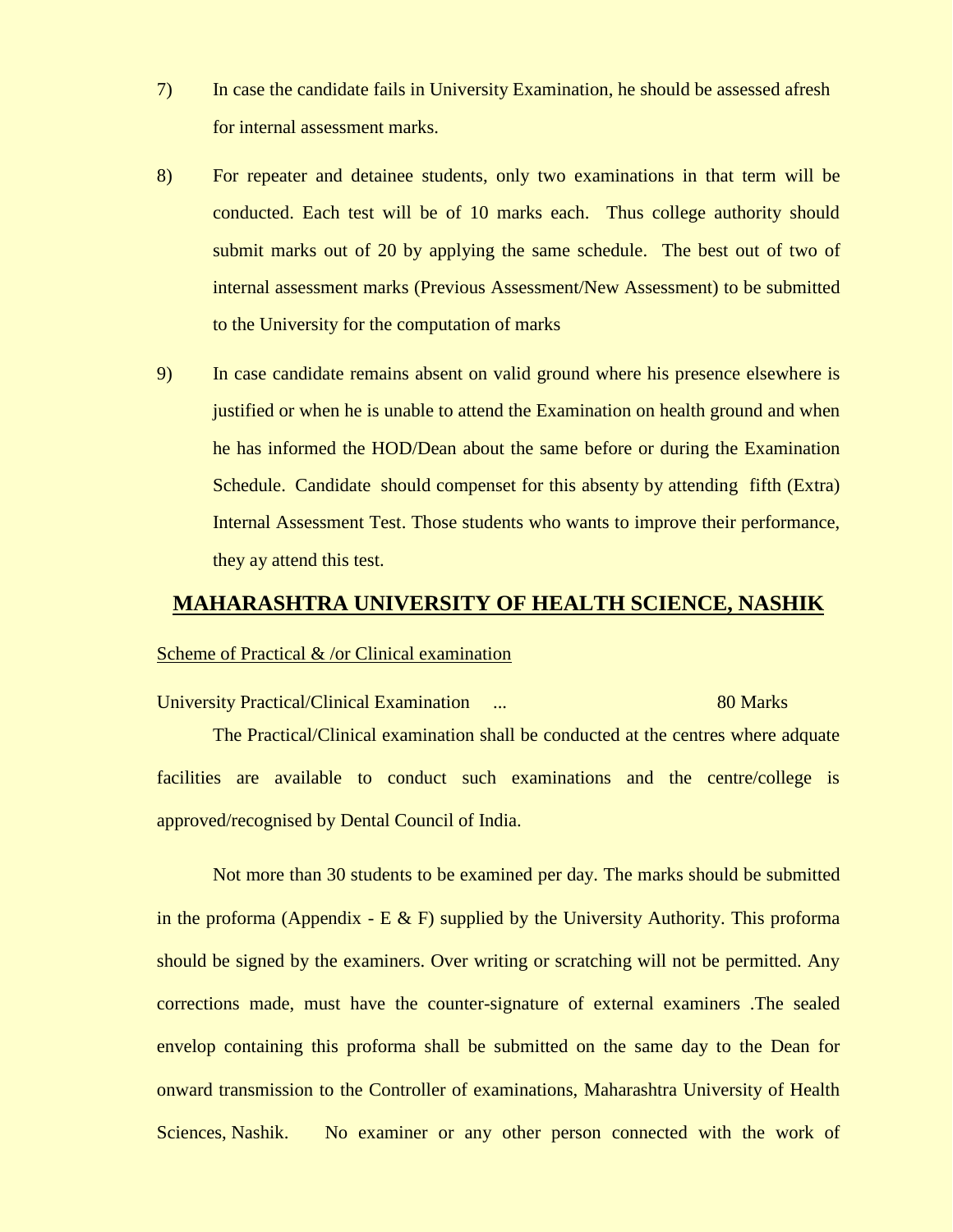practical examination is permitted to carry any paper or violate the rules of examination.

The person found guilty will be debarred from such Confidential work for a minimum period of 5 Consecutive University examinations or the actions as suggested by the relevant Committee to investigate such matters.

# **APPENDIX-E**

## FORMAT OF THE PRACTICAL / CLINICAL EXAMINATION MARKS

# **MAHARASHTRA UNIVERSITY OF HEALTH SCIENCES, NASHIK**

Chart showing marks obtained by the candidates in practical / clinical examination, to be submitted by the examiner in sealed cover through the Dean of the college to the Controller of Examination ,MUHS , Nashik

Name of Examination : Third B.D.S. Summer / Winter 200

Centre : \_\_\_\_\_\_\_\_\_\_\_\_\_\_\_\_\_\_\_\_\_\_\_\_\_\_\_\_\_\_\_\_\_\_\_\_\_\_\_\_\_\_\_\_\_\_\_\_\_\_\_\_\_\_\_\_\_\_\_\_\_\_\_\_\_\_

# **1) SUBJECT : GENRAL MEDICINE** Max. Marks: - 80 NOTE :- SCRATCHING OR OVERWRITING IN MARKS ARE NOT ALLOWED

| Roll | <b>Long Case</b> | <b>Short Case</b> | X-rays & Drugs | Journal             | <b>Total</b> |
|------|------------------|-------------------|----------------|---------------------|--------------|
| No.  | (35Marks)        | $(20$ Marks)      | $(20$ Marks)   | $(5 \text{ Marks})$ | (80Marks)    |

#### **2) SUBJECT : GENRAL SURGERY** Max. Marks: - 80

NOTE :- SCRATCHING OR OVERWRITING IN MARKS ARE NOT ALLOWED

|                                                           | Roll<br>No.                                                      | Long Case<br>(35 Marks) | <b>Short Case</b><br>$(20$ Marks) | Xrays,<br><b>Instrumentation</b><br>$(20$ Marks) | <b>Journal</b><br>$(5$ Marks) | Total<br>(80Marks) |
|-----------------------------------------------------------|------------------------------------------------------------------|-------------------------|-----------------------------------|--------------------------------------------------|-------------------------------|--------------------|
| 3) SUBJECT : PATHOLOGY & MICROBIOLOGY<br>Max. Marks: - 80 |                                                                  |                         |                                   |                                                  |                               |                    |
|                                                           | <b>NOTE:- SCRATCHING OR OVERWRITING IN MARKS ARE NOT ALLOWED</b> |                         |                                   |                                                  |                               |                    |

| Roll | Spotting of 8 Slides | <b>Spotting of 6 Specimens</b> | Journal              | Total                 |
|------|----------------------|--------------------------------|----------------------|-----------------------|
| No.  | $(8 X 5 = 40 Marks)$ | $(6 X 5 = 30 Marks)$           | $(10 \text{ Marks})$ | $\log(80)$ (80 Marks) |

**External Examiners :** Internal Examiners :

Name: \_\_\_\_\_\_\_\_\_\_\_\_\_\_\_\_\_\_\_\_\_\_\_\_\_ Name : \_\_\_\_\_\_\_\_\_\_\_\_\_\_\_\_\_\_\_\_\_\_\_\_  $Signature:$   $Signature:$   $Signature:$   $Signature:$   $Signature:$   $Signature:$   $Signature:$   $Signature:$   $Signature:$   $Signature:$   $Signature:$   $Signature:$   $Signature:$   $Signature:$   $Signature:$   $Signature:$   $Signature:$   $Signature:$   $Signature:$   $Signature:$   $Signature:$   $Signature:$   $Signature:$   $Signature:$   $Signature:$   $Signature:$   $Signature:$   $Signature:$   $Signature:$   $Signature:$   $Signature:$   $Signature:$ 

(Common to All)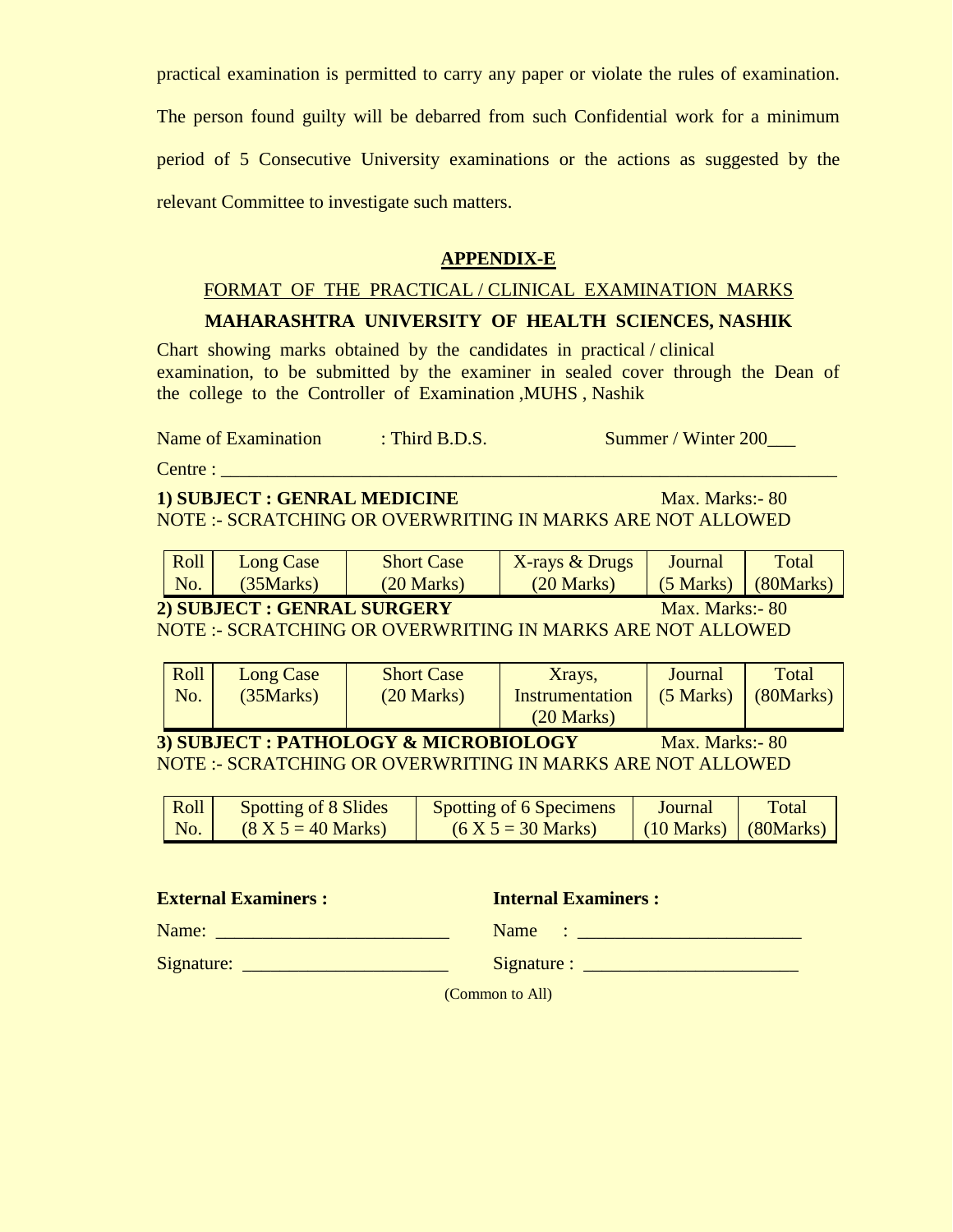## **APPENDIX - F**

# **MAHARASHTRA UNIVERSITY OF HEALTH SCIENCES,NASHIK**

**Third B.D.S. Summer / Winter 200\_\_\_ Examination**

| Date of Practical Conduction: |
|-------------------------------|

(No Straching or overwriting please) correction if any to be signed by External & Internal Examiners both.

\_\_\_\_\_\_\_\_\_\_\_\_\_\_\_\_\_\_\_\_\_\_\_\_\_\_\_\_\_\_\_\_\_\_\_\_\_\_\_\_\_\_\_\_\_\_\_\_\_\_\_\_\_\_\_\_\_\_\_\_\_\_\_\_\_\_\_\_

: ORAL EXAMINATION MARKS :

| <b>Roll No.</b>            | <b>Enrollment No.</b> | <b>Marks alloted out of 20 (Max)</b> |          |  |  |  |
|----------------------------|-----------------------|--------------------------------------|----------|--|--|--|
|                            |                       | in figures                           | in words |  |  |  |
| <b>External Examiners:</b> |                       | <b>Internal Examiners:</b>           |          |  |  |  |
|                            |                       | Name: Name                           |          |  |  |  |
|                            |                       |                                      |          |  |  |  |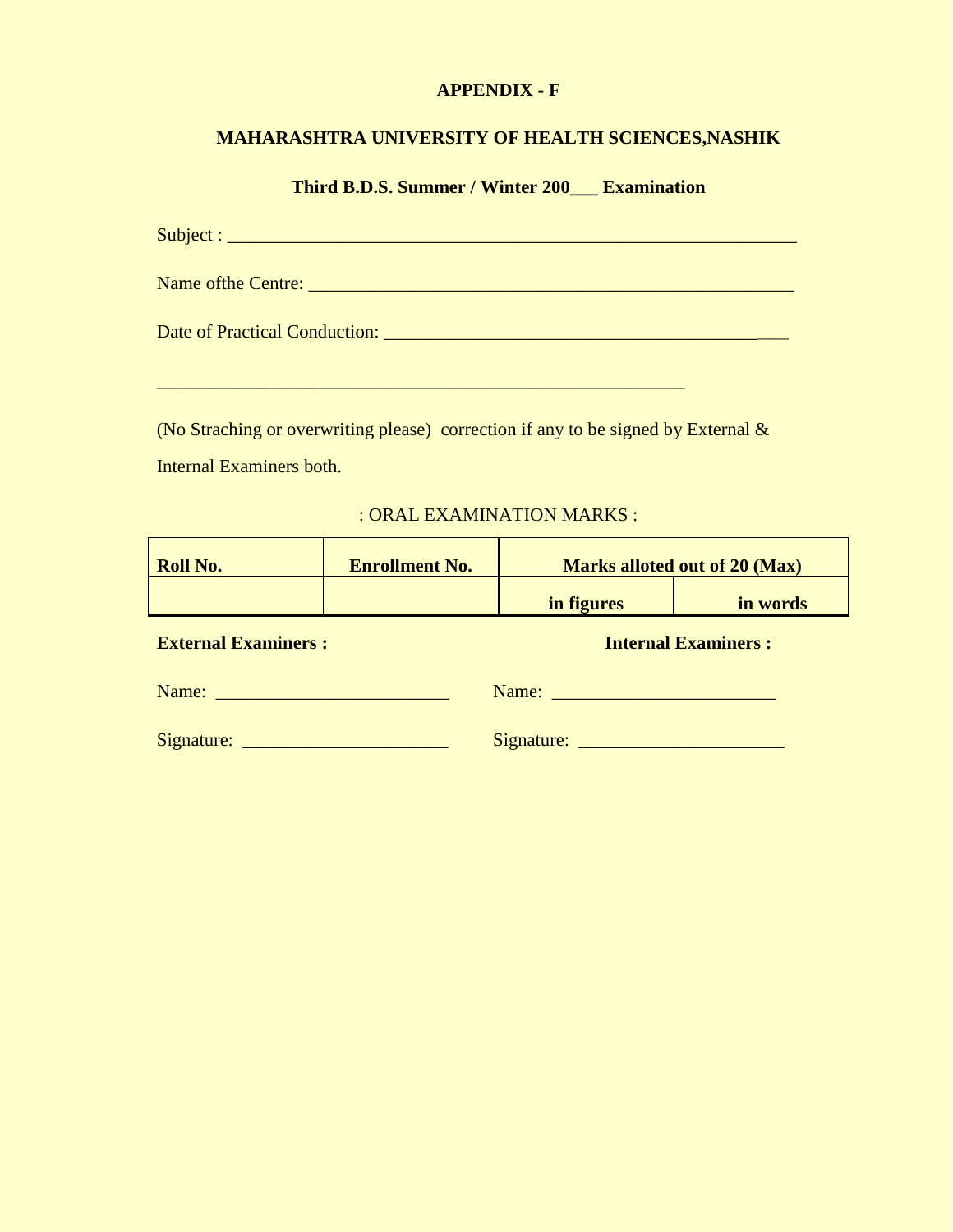# **APPENDIX B MAHARASHTRA UNIVERSITY OF HEALTH SCIENCES,NASHIK**

| <b>Scheme of Examination for Third B.D.S Examination</b> |                         |                                     |                               |                  |                |              |  |  |  |
|----------------------------------------------------------|-------------------------|-------------------------------------|-------------------------------|------------------|----------------|--------------|--|--|--|
| Sr.                                                      | <b>Subject</b>          | <b>Subheads</b>                     | <b>Maximum marks allotted</b> | Minimum marks    | <b>Maximum</b> | Minimum      |  |  |  |
| No.                                                      |                         |                                     |                               | required to pass | marks allotted | marks        |  |  |  |
|                                                          |                         |                                     |                               | in each sub head |                | required for |  |  |  |
|                                                          |                         |                                     |                               |                  |                | awarding     |  |  |  |
|                                                          |                         |                                     |                               |                  |                | distinction  |  |  |  |
| $\overline{1}$                                           | <b>General Medicine</b> | i) Theory (Written)                 | 60                            | $\omega$         |                |              |  |  |  |
|                                                          |                         | ii) Oral                            | 20                            |                  |                |              |  |  |  |
|                                                          |                         | iii) Theory + Oral                  | 80                            | 40               |                |              |  |  |  |
|                                                          |                         | iv) Internal Assessment             | 20                            |                  |                |              |  |  |  |
|                                                          |                         | (Theory)                            |                               |                  | 200            | 150          |  |  |  |
|                                                          |                         | iv) Theory + Oral +                 | 100                           | 50               |                |              |  |  |  |
|                                                          |                         | <b>Internal Assessment</b>          |                               |                  |                |              |  |  |  |
|                                                          |                         | (Theory)                            |                               |                  |                |              |  |  |  |
|                                                          |                         |                                     |                               |                  |                |              |  |  |  |
|                                                          |                         | i) Practical/Clinical               | 80                            | 40               |                |              |  |  |  |
|                                                          |                         | ii) IA Practical/Clinical iii)      | 20                            |                  |                |              |  |  |  |
|                                                          |                         | Practical/Clinical +Internal        | 100                           | 50               |                |              |  |  |  |
|                                                          |                         | <b>Assessment</b>                   |                               |                  |                |              |  |  |  |
|                                                          |                         | (Practical/Clinical)                |                               |                  |                |              |  |  |  |
| $\overline{2}$                                           | <b>General Surgery</b>  | i) Theory (Written)                 | 60                            |                  |                |              |  |  |  |
|                                                          |                         | ii) Oral                            | 20                            |                  |                |              |  |  |  |
|                                                          |                         | iii) Theory + Oral                  | 80                            | 40               |                |              |  |  |  |
|                                                          |                         | iv) Internal Assessment             | 20                            |                  |                |              |  |  |  |
|                                                          |                         | (Theory)                            |                               |                  | 200            | 150          |  |  |  |
|                                                          |                         | iv) Theory + Oral +                 | 100                           | 50               |                |              |  |  |  |
|                                                          |                         | <b>Internal Assessment</b>          |                               |                  |                |              |  |  |  |
|                                                          |                         | (Theory)                            |                               |                  |                |              |  |  |  |
|                                                          |                         | i) Practical/Clinical               | 80                            | 40               |                |              |  |  |  |
|                                                          |                         | ii) IA Practical/Clinical iii)      | 20                            |                  |                |              |  |  |  |
|                                                          |                         | <b>Practical/Clinical +Internal</b> | 100                           | 50               |                |              |  |  |  |
|                                                          |                         | <b>Assessment</b>                   |                               |                  |                |              |  |  |  |
|                                                          |                         | (Practical/Clinical)                |                               |                  |                |              |  |  |  |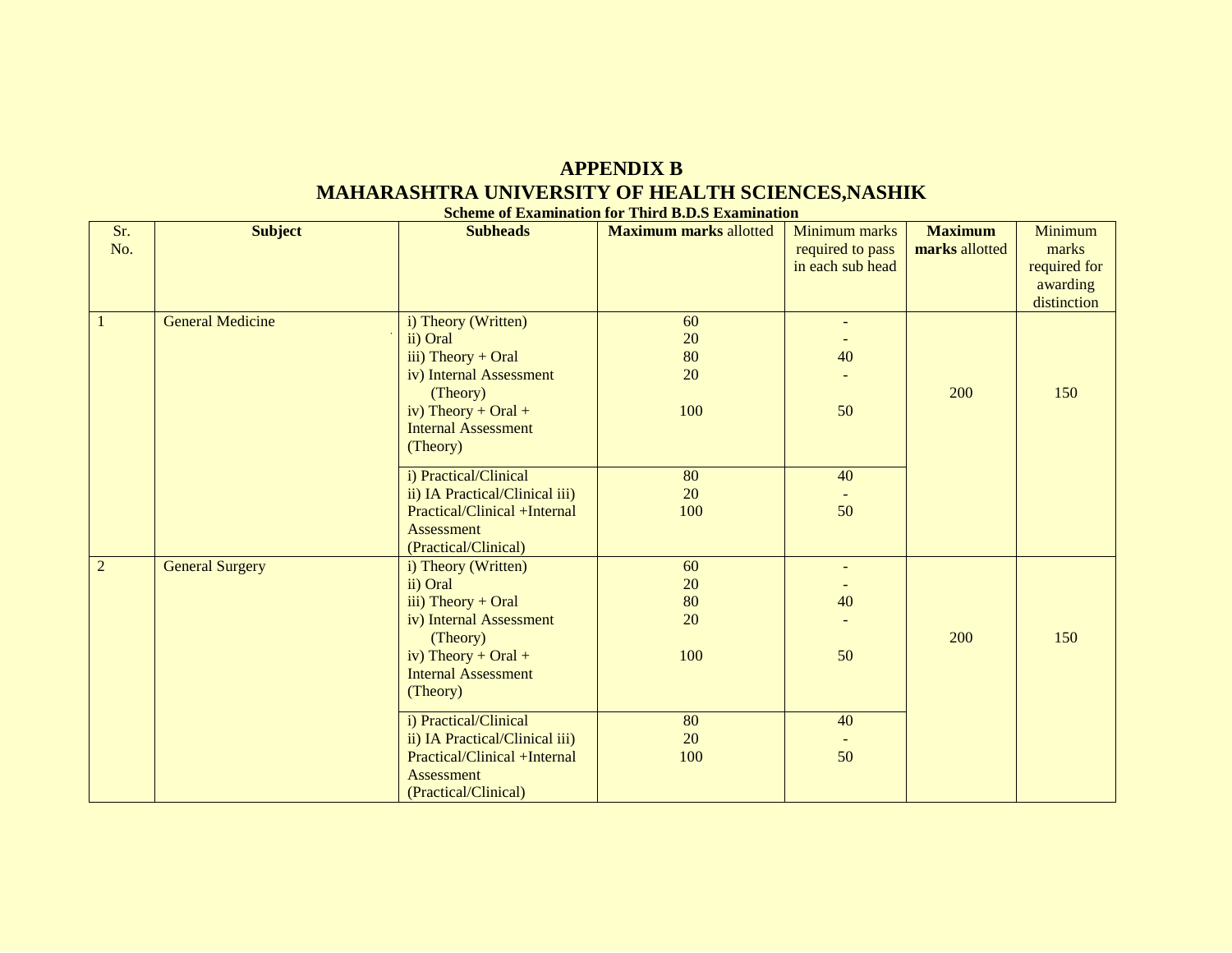| 3              | Oral Pathology & Microbiology   | i) Theory (Written)            | 60  |     |     |     |
|----------------|---------------------------------|--------------------------------|-----|-----|-----|-----|
|                |                                 |                                |     |     |     |     |
|                |                                 | ii) Oral                       | 20  |     |     |     |
|                |                                 | iii) Theory + Oral             | 80  | 40  |     |     |
|                |                                 | iv) Internal Assessment        | 20  |     |     |     |
|                |                                 | (Theory)                       |     |     | 200 | 150 |
|                |                                 | iv) Theory + Oral +            | 100 | 50  |     |     |
|                |                                 | <b>Internal Assessment</b>     |     |     |     |     |
|                |                                 | (Theory)                       |     |     |     |     |
|                |                                 | i) Practical/Clinical          | 80  | 40  |     |     |
|                |                                 | ii) IA Practical/Clinical iii) | 20  |     |     |     |
|                |                                 | Practical/Clinical +Internal   | 100 | 50  |     |     |
|                |                                 | Assessment                     |     |     |     |     |
|                |                                 | (Practical/Clinical)           |     |     |     |     |
| $\overline{4}$ | <b>Preventive and Community</b> | i) Theory (Written)            | 60  |     |     |     |
|                | Dentistry                       | ii) Oral                       | 20  |     |     |     |
|                |                                 | iii) Theory + Oral             | 80  | 40  |     |     |
|                |                                 | iv) Internal Assessment        | 20  |     |     |     |
|                |                                 | (Theory)                       |     |     | 100 | 75  |
|                |                                 | iv) Theory + Oral +            | 100 | 50  |     |     |
|                |                                 | <b>Internal Assessment</b>     |     |     |     |     |
|                |                                 | (Theory)                       |     |     |     |     |
|                |                                 |                                | 700 | 525 |     |     |